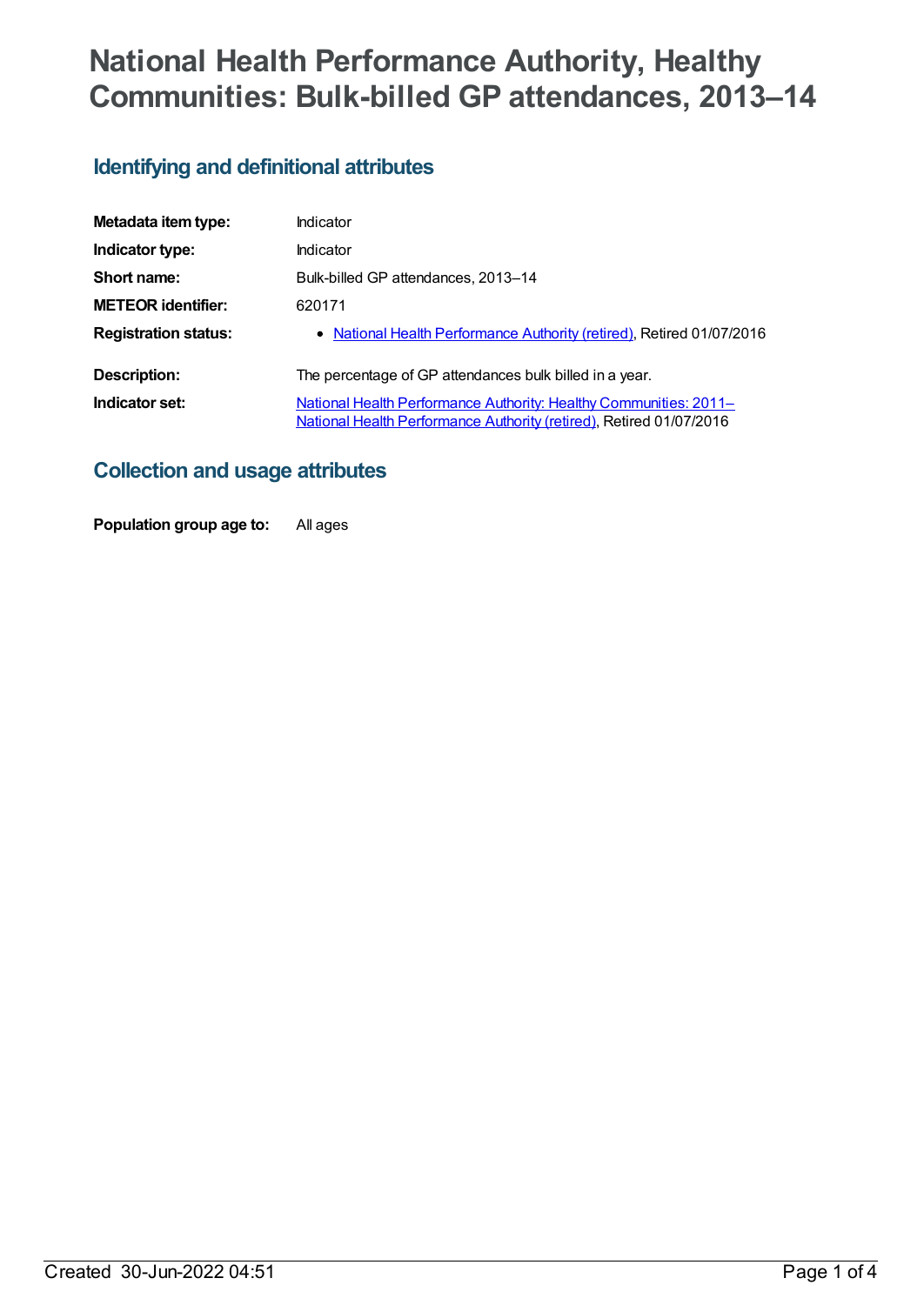| <b>Computation description:</b> | Bulked billing is an arrangement in which a GP bills Medicare directly for any<br>eligible medical or allied health service that the patient receives, and imposes no<br>other 'gap payment' on the patient. In this arrangement the provider accepts the<br>Medicare benefits as full payment for the service and the patient assigns their right<br>to a Medicare benefit to the service provider.                                                                                                                |
|---------------------------------|---------------------------------------------------------------------------------------------------------------------------------------------------------------------------------------------------------------------------------------------------------------------------------------------------------------------------------------------------------------------------------------------------------------------------------------------------------------------------------------------------------------------|
|                                 | GP attendances are Medicare benefit-funded patient/doctor encounters, such as<br>visits and consultations, for which the patient has not been referred by another<br>doctor. GP attendances exclude services provided by practice nurses and<br>Aboriginal and Torres Strait Islander health practitioners on a GP's behalf.                                                                                                                                                                                        |
|                                 | In terms of 'Broad Type of Service' Groups, GP attendances comprise all items in<br>Broad Type of Services Groups 'A' - GP/VRGP non-referred attendances, 'M' -<br>Enhanced Primary Care and 'B' Non-referred other attendances as published in<br>official MBS statistics by the Department of Human Services and the Department<br>of Health.                                                                                                                                                                     |
|                                 | For MBS data, Primary Health Network (PHN) was derived from the enrolment<br>postcode for each person from the last MBS service of any type, processed by the<br>Department of Human Services in 2013-14. All MBS services for each individual<br>processed in 2013-14 were attributed to this postcode.                                                                                                                                                                                                            |
|                                 | MBS postcode level data were allocated to PHN areas using concordance files<br>provided by ABS.                                                                                                                                                                                                                                                                                                                                                                                                                     |
|                                 | Numerator data -Medicare (MBS) total GP attendances bulk billed                                                                                                                                                                                                                                                                                                                                                                                                                                                     |
|                                 | Denominator data - MBS total GP attendances, from data provided by the<br>Department of Health for the financial year of processing, 2013-14.                                                                                                                                                                                                                                                                                                                                                                       |
|                                 | Before MBS data are published by the NHPA all confidential data cells are<br>suppressed.                                                                                                                                                                                                                                                                                                                                                                                                                            |
|                                 | The current definition of confidential data is as follows:                                                                                                                                                                                                                                                                                                                                                                                                                                                          |
|                                 | • For number of MBS services:<br>∘ if number of services is less than 6 or<br>• if number of services is equal to or greater than 6 but<br>• one provider provides more than 85% of services or two<br>providers provide more than 90% of services or<br>• one patient receives more than 85% of services or two patients<br>receive more than 90% of services.<br>If data on number of services is confidential, corresponding data on other<br>measures such as MBS benefit paid is also regarded as confidential |
| <b>Computation:</b>             | (Numerator ÷ Denominator) x 100                                                                                                                                                                                                                                                                                                                                                                                                                                                                                     |
|                                 | <b>Bulk-billed GP attendances</b>                                                                                                                                                                                                                                                                                                                                                                                                                                                                                   |
| <b>Numerator:</b>               | Number of bulk-billed GP attendances claimed through the Medicare Benefits<br>Schedule (MBS)                                                                                                                                                                                                                                                                                                                                                                                                                        |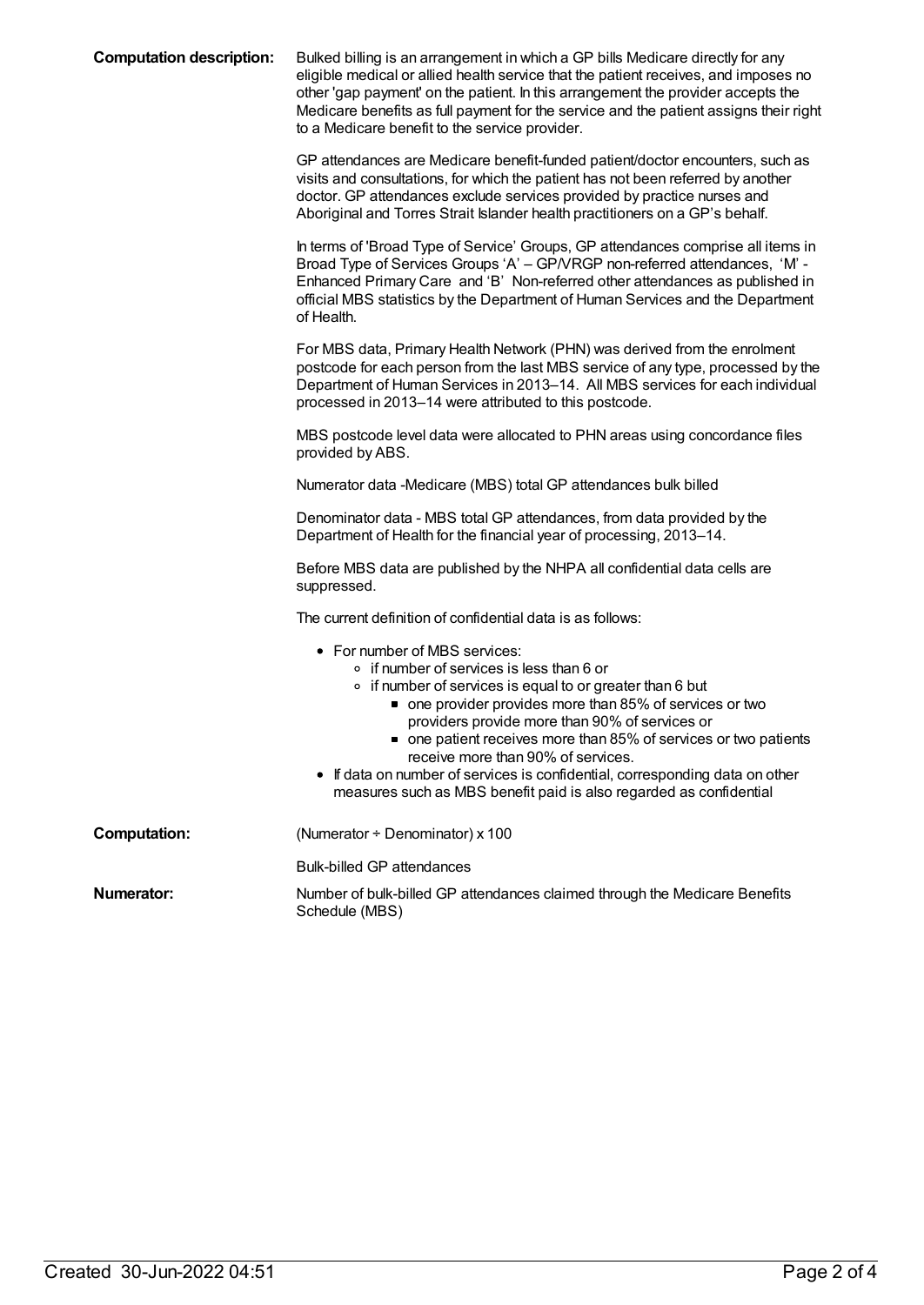| <b>Numerator data elements:</b> | -Data Element / Data Set-                                                                            |
|---------------------------------|------------------------------------------------------------------------------------------------------|
|                                 | Address-Australian postcode, Australian postcode code (Postcode datafile)<br>{NNNN}                  |
|                                 | Data Source                                                                                          |
|                                 | Medicare (MBS) data                                                                                  |
|                                 | Data Element / Data Set-                                                                             |
|                                 | Person-General Practitioner MBS health assessment indicator, yes/no code<br>$\underline{\mathbf{N}}$ |
|                                 | Data Source                                                                                          |
|                                 | Medicare (MBS) data                                                                                  |
|                                 | Data Element / Data Set-                                                                             |
|                                 | Service event-bulk billed General Practitioner (GP) service, total number<br><b>NN[N]</b>            |
|                                 | <b>Data Source</b>                                                                                   |
|                                 | Medicare (MBS) data                                                                                  |
|                                 | Guide for use                                                                                        |
|                                 | Data source type: Administrative by-product data                                                     |
| Denominator:                    | Total GP attendances for year of processing                                                          |
| Denominator data                | Data Element / Data Set-                                                                             |
| elements:                       | Person-General Practitioner MBS health assessment indicator, yes/no code<br>$\underline{\mathsf{N}}$ |
|                                 | Data Source                                                                                          |
|                                 | Medicare (MBS) data                                                                                  |
| Disaggregation:                 | By Primary Health Network areas                                                                      |
| <b>Disaggregation data</b>      | Data Element / Data Set-                                                                             |
| elements:                       | Administrative health region-Primary Health Network identifier, code<br><b>AAANNN</b>                |

# **Representational attributes**

| <b>Representation class:</b> | Percentage    |
|------------------------------|---------------|
| Data type:                   | Real          |
| Unit of measure:             | Person        |
| Format:                      | <b>NNNN N</b> |

# **Indicator conceptual framework**

| <b>Framework and</b> | <b>PAF-Equity of access</b> |
|----------------------|-----------------------------|
| dimensions:          |                             |